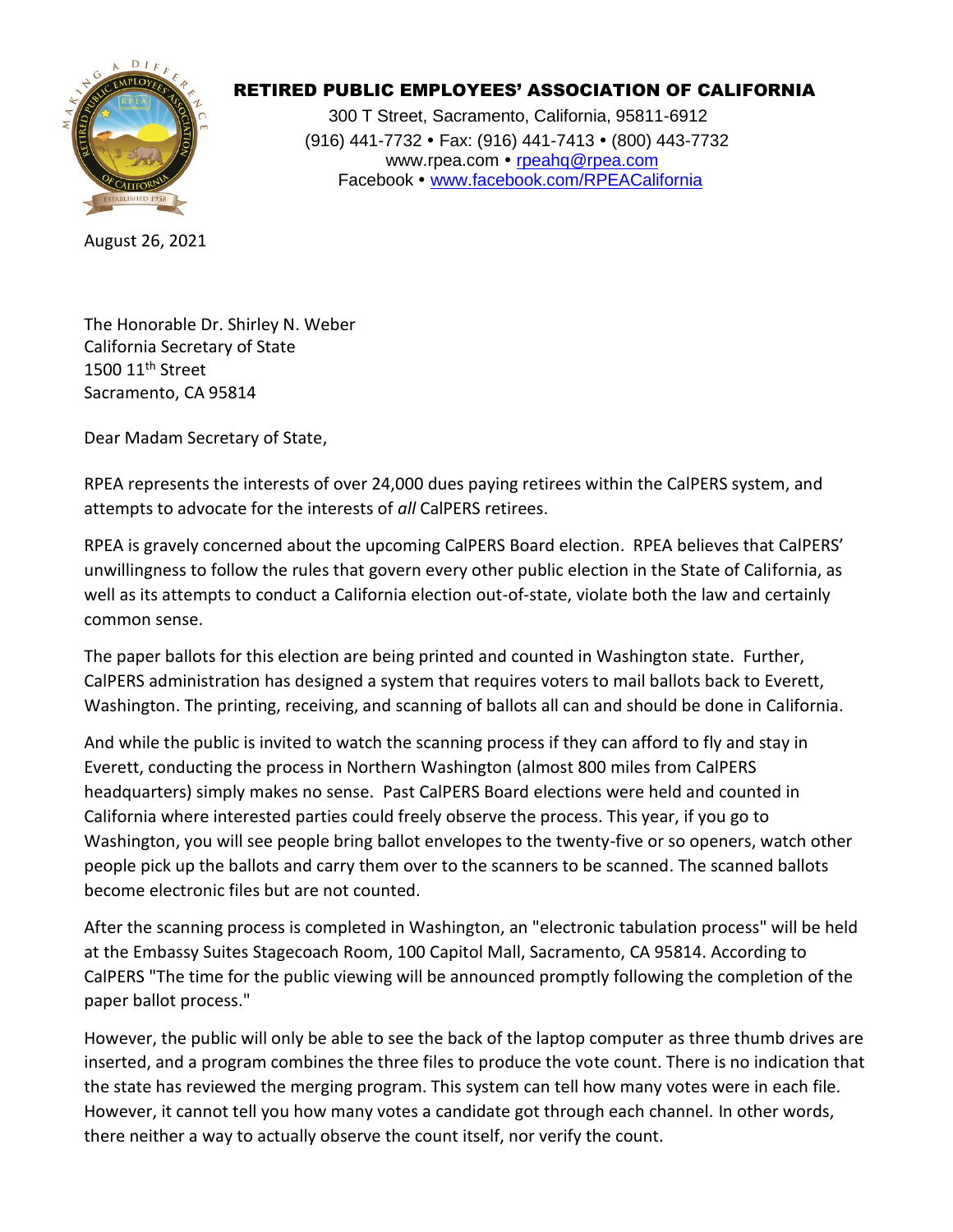Additionally, CalPERS is encouraging members to vote over the internet or by phone. Each method creates its own electronic file which also violates the California Election Code section that bans internet voting, use of wireless communications or multiple vote systems for the same office. RPEA believes this is a problem in today's world of unscrupulous groups who could hack the system. Americans have seen internet hacking by various people with agendas. The last board election saw a phony letter by California Treasurer Fiona Ma which attacked a critic of CalPERS who was running for the retiree position on the board. Opponents to this candidate spent nearly half a million dollars to defeat this candidate.

With virtually no oversight, a process moved primarily out-of-state, a voting system that is combining numerous methods for voting, and no way of verifying the count, these same shady groups that attempted to influence the last election – or others – could do grave damage to both the process and the results, undermining confidence in CalPERS at a time when CalPERS needs to be rebuilding people's confidence in it.

CalPERS elections must be certified by the Secretary of State. In the last CalPERS election, while the Secretary of State did certify the results, he did so with the caveat that such certification was not an endorsement of the voting system used.

When it comes to something as important as the integrity of elections, the Secretary of State should not have to use an asterisk when certifying the election to disclaim endorsement that the voting system used was appropriate.

While CalPERS routinely takes the position that when it comes to issues like elections conduct and Board governance, the law of California does not apply, we believe CalPERS should indeed be held to the standard of all other public elections in California. For example, under California Election Code section 19206, a voting system shall comply with the following:

- a) No part of the voting system shall be connected to the Internet at any time.
- b) No part of the voting system shall electronically receive or transmit election data through an exterior communication network, including the public telephone system, if the communication originates from or terminates at a polling place, satellite location, or counting center.
- c) No part of the voting system shall receive or transmit wireless communications or wireless data transfers.

According to California Election Code section 19209:

- a) If more than one voting system is used to count ballots, the names of candidates shall, insofar as possible, be placed on the primary voting system.
- b) If more than one voting system or a combination of a voting system and paper ballots is used to count ballots, a single ballot measure or the candidates for a single office may not be split between voting systems or between a voting system and paper ballots.

CalPERS is a government agency which claims it is allowed to decide which parts of state law apply and which do not.

RPEA is asking the Secretary of State to intervene and once again bring back un-hackable, re-countable paper ballots. We recognize that technology is advancing to the point where there may be soon ways to conduct elections electronically in ways that are verifiable and essentially un-hackable. When that